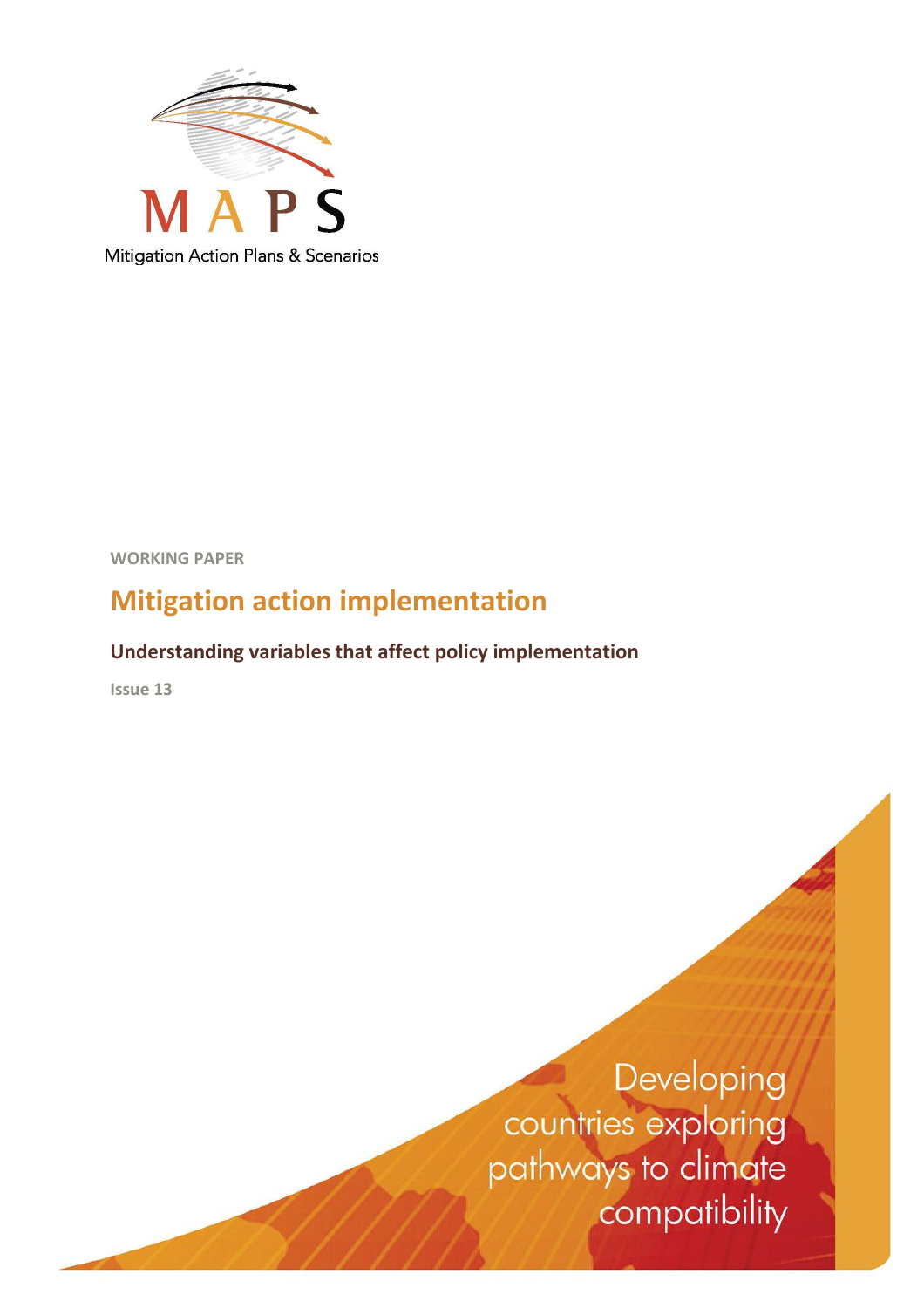## **Towards an understanding of the variables that**

## **affect implementation of mitigation actions**

Date: September 2013 Country: South Africa

Authors: Anya Boyd

Kim Coetzee

© MAPS 2013

Disclaimer: The content of this report is the responsibility of the authors. The views expressed in this paper are those of the author alone.

The following citation should be used for this document:

Boyd, A., Coetzee, K. 2013. Towards an understanding of the variables that affect implementation of mitigation actions. MAPS Working Paper. MAPS

> Developing countries exploring pathways to climate compatibility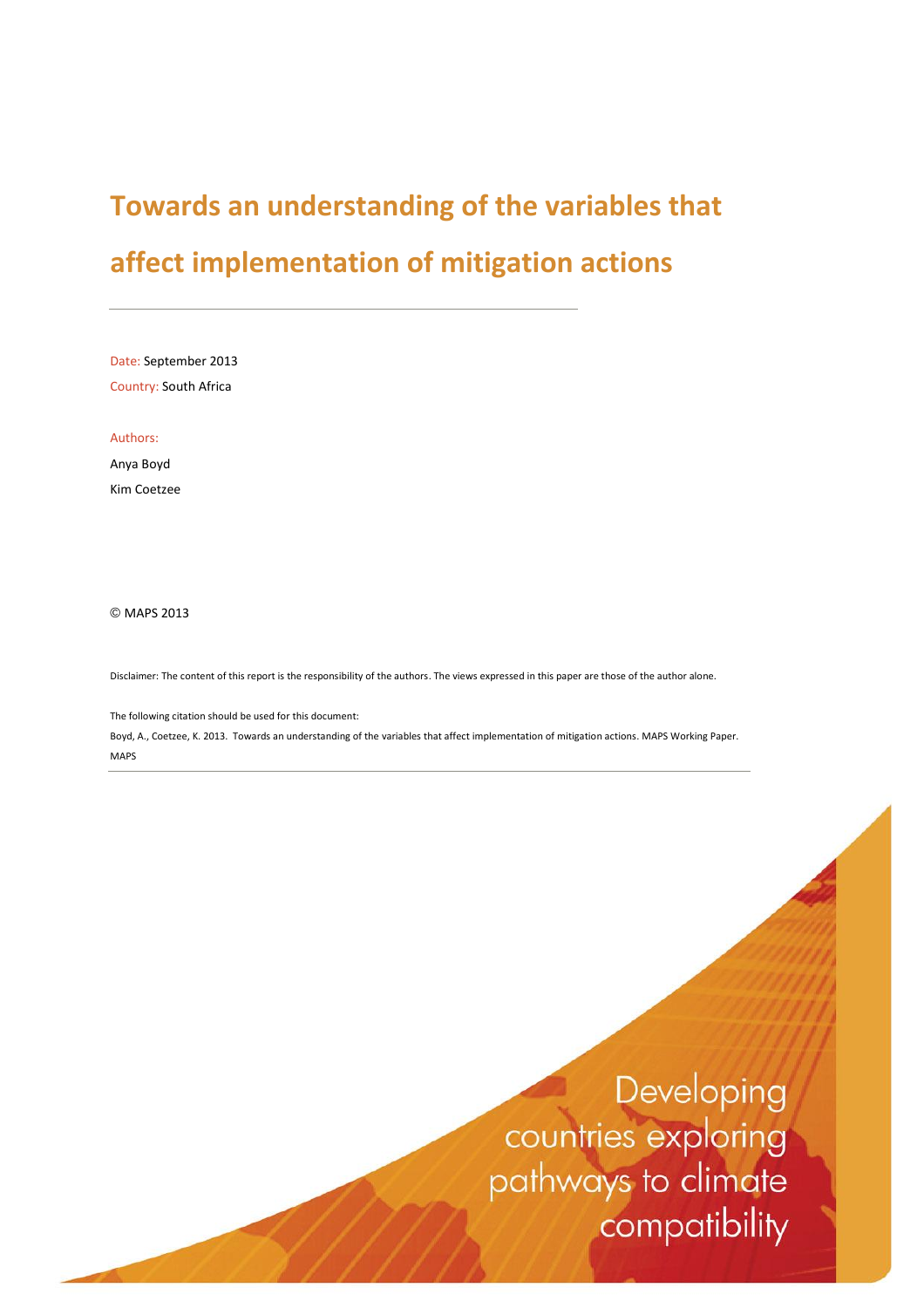## **ABSTRACT**

One key focus of current climate discourse is the need to raise the level of ambition of collective emission reductions in order to protect the climate (UNEP, 2012). Any emission reductions outlined, however, remain hollow gestures unless translated into actions implemented on the ground. The implementation of mitigation actions (MAs) thus requires public policy interventions at domestic level. Due to the emerging nature of MAs there is at time of writing (July 2013) no standardised approach to the implementation of mitigation policy in developing countries. This paper considers whether the implementation of MA policy in developing countries would be subject to similar impediments as other (non-mitigation related) public policy interventions. It focuses on case studies drawn from the Mitigation Action Plans and Scenarios Programme (MAPS) projects in Brazil, Chile, Colombia and Peru. Based on previous desktop studies and interviews with MAPS researchers, several variables have been identified as having the potential to pose risks to the implementation of MAs. These include finance, technical capacity, vested interests, and social acceptance of the policies. This analysis proposes that MAs might more likely to be implemented if a range of possible impediments or risks to implementation are considered earlier in the planning and selection stages. In order to test this approach rigorously, more policies explicitly aimed at implementing MAs are needed, and more attempts at implementing MAs need to be made. This working paper forms a basis for further research that considers policy and implementation.

**Keywords**: implementation variables, mitigation actions, developing countries, policy intervention.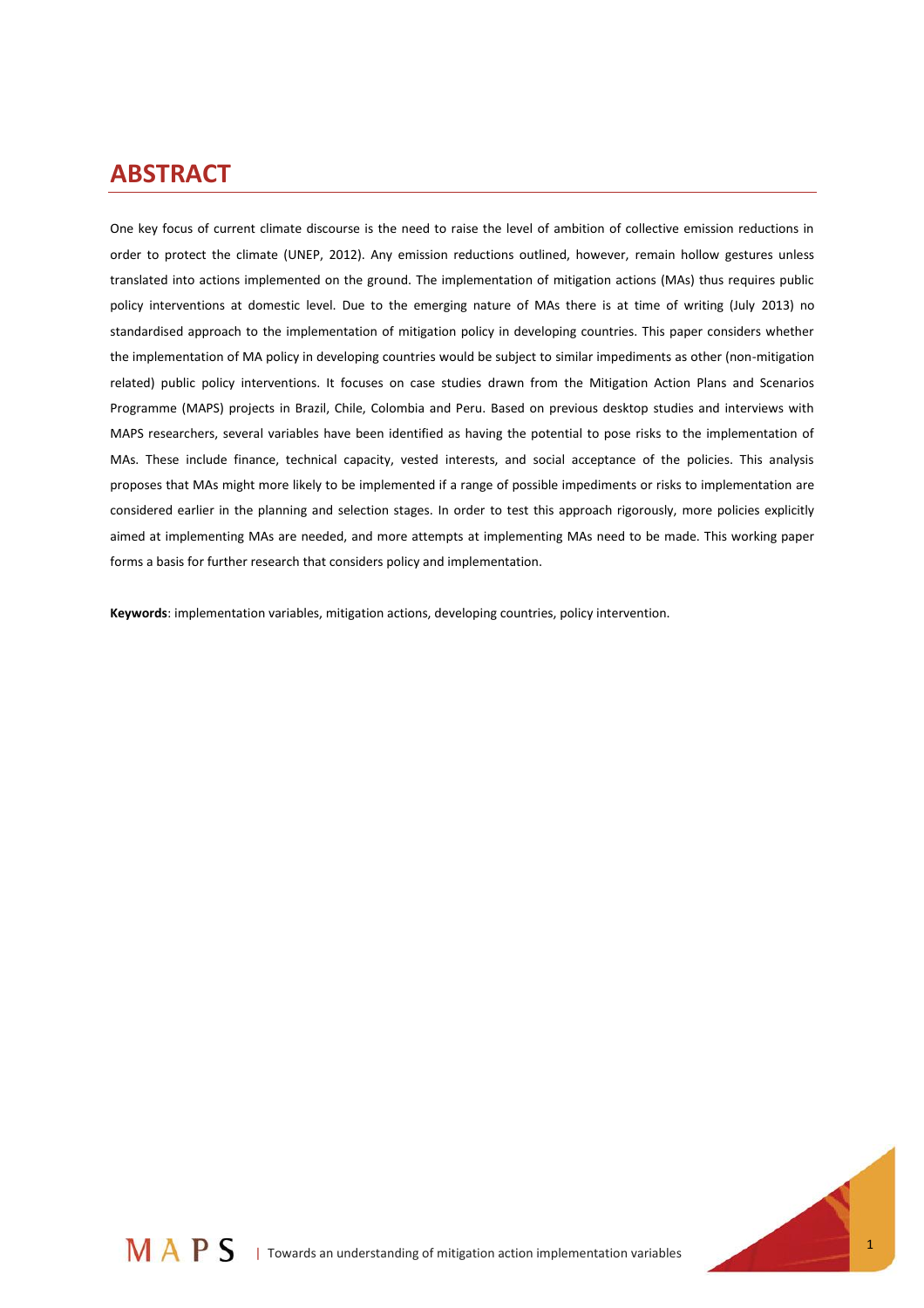### **Table of Contents**

| <b>Abstract</b>                                                                                                                 | 1             |
|---------------------------------------------------------------------------------------------------------------------------------|---------------|
| <b>Introduction</b>                                                                                                             | 3             |
| <b>Outline of the approach</b>                                                                                                  | 3             |
| Applying the variables to maps country studies                                                                                  | 4             |
| <b>Discusssion</b>                                                                                                              | 7             |
| <b>Further considerations</b>                                                                                                   | 9             |
| <b>Public policy implementation literature</b><br>What is implementation?<br>Evolution of public policy implementation research | 9<br>10<br>10 |
| <b>Conclusion</b>                                                                                                               | 12            |
| <b>Bibliography</b>                                                                                                             | 13            |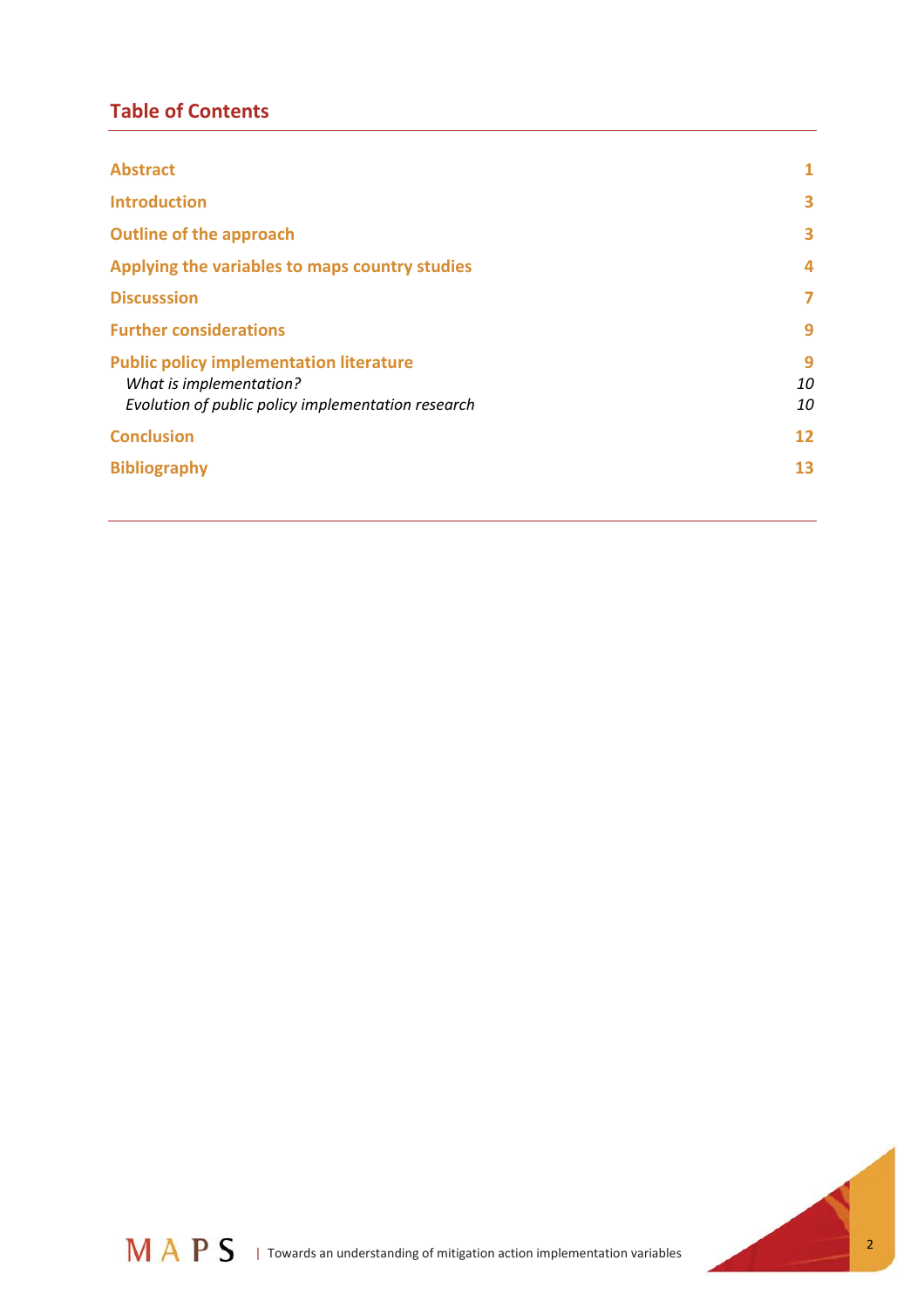## **INTRODUCTION**

Mitigation Actions (MAs) are currently a source of both academic and 'on-the-ground' interest, especially as they arise within the UNFCCC context as nationally appropriate mitigation actions (NAMAs). $^1$  Committing to action at the international level remains, however, an empty contribution to global mitigation efforts unless it is translated into domestic public policy interventions.

For the purposes of this paper we subscribe to the following definition of a MA: MAs might occupy a range from facilitative policies (e.g. the South African Renewables Initiative) through to the execution of the final project that is directly responsible for GHG mitigation (e.g. the Bokpoort CSP project in South Africa). As to date (January 2013) our research has revealed only few projects of the more concrete variety that have been expressly framed as MAs.

MAs, much like other public policy interventions, require a sequence of stages from identification, promulgation, planning and financing all the way through to operationalisation. In an earlier case study of South African mitigation actions (SAMAs) the authors suggested a series of variables to assess the likelihood of implementation for consideration at an earlier stage in the process (Tyler et al, 2011). Precisely how to consider these variables and incorporate them into the design process in order to move MAs closer to implementation remains unclear given the paucity of existing operationalised MAs. In addition, this paper focuses on developing countries, and therefore MA-related policy interventions take place within a contested policy space which also includes policies addressing a broad range of socio-economic issues. Thus it would be advantageous if, at the stage of their identification, policies intended to create or facilitate MAs were also designed to be ambitious in terms of both emission reductions and socio-economic objectives, thereby achieving multiple national objectives simultaneously.

This working paper was conceived of as a result of interest in the SAMA paper shown by members of the Mitigation Action Plans and Scenarios (MAPS) Programme that operates in South Africa, Brazil, Chile, Colombia and Peru, exploring avenues of thought around implementing mitigation actions in developing countries. This paper is the first output of an implementation work-stream and is intended as an initial thought piece from which this stream can evolve.

## **OUTLINE OF THE APPROACH**

l

This paper gives consideration to the factors that might assist or hinder the implementation of MA policies. There are currently very few implemented and operationalised MAs, nor is there clarity on the precise definition of the term. With this in mind we opted to assess the traction of the variables identified in the South African country study (Tyler et al., 2011) when applied to the MAs identified in the Mitigation Action Country Studies produced under the auspices of the MAPS programme in 2011. To further our understanding of MAs we conducted several semi-structured interviews with MAPS researchers in order to gain indigenous insight into the challenges of implementation and the relevance of the SAMA variables to other countries. The results of these interviews have been woven into the discussion section of this paper. Given the paucity of implemented MAs we looked to peer-reviewed literature for a conceptual framework to contextualise the SAMA variables. Finding nothing explicitly about the implementation of mitigation actions – unsurprising given the nascent nature of the area – we reviewed the literature on more generic public policy implementation, based on the premise that MAs, as a type of public policy, might face similar challenges.

<sup>&</sup>lt;sup>1</sup> For discussions on the distinction between mitigation actions and NAMAs, refer to Tyler et al. (2013) and Tyler et al. (2012).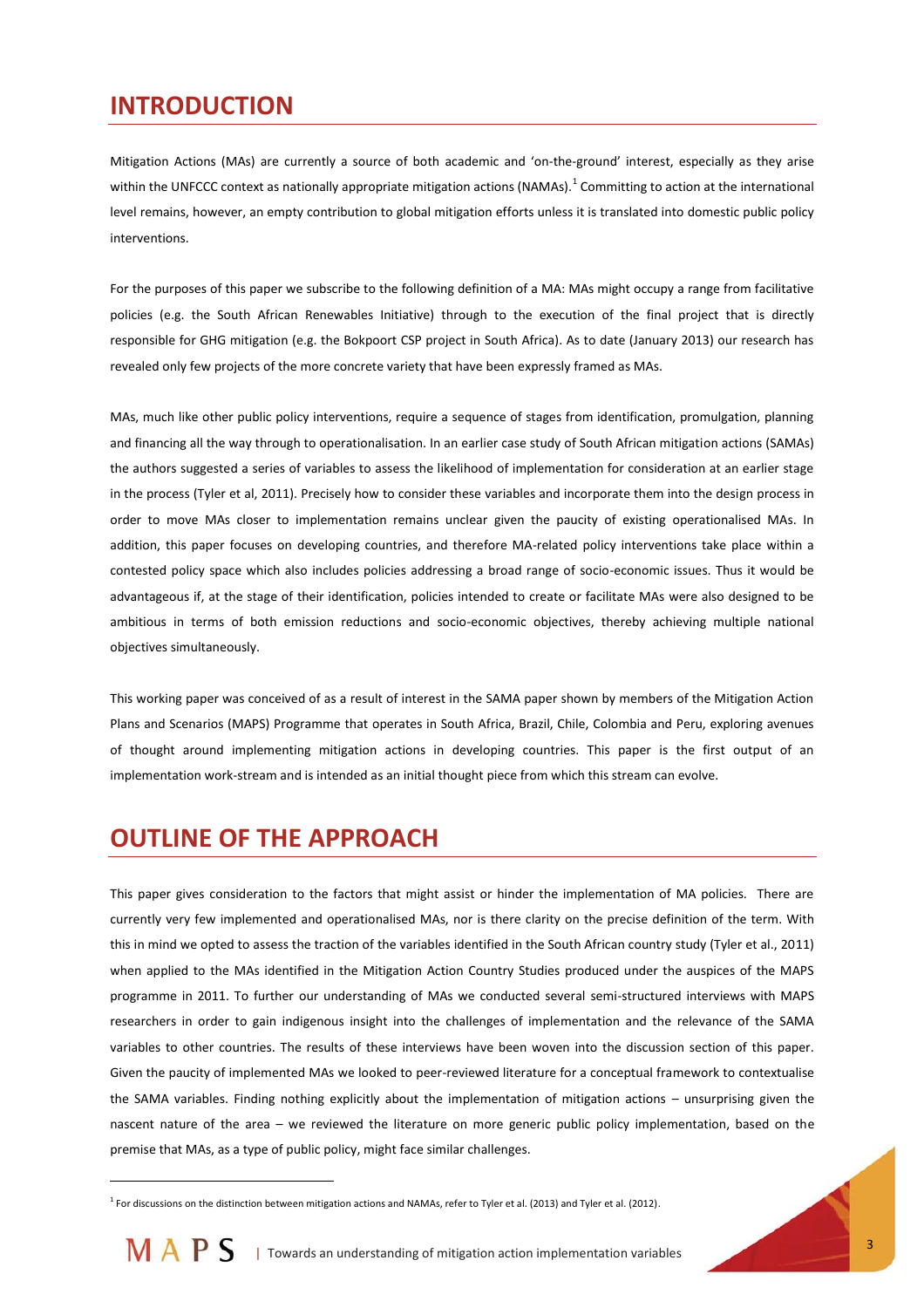

## **APPLYING THE VARIABLES TO MAPS COUNTRY STUDIES**

In 2011, Tyler et al conducted a study of four SAMAs: Cape Town's Bus Rapid Transit (BRT); a proposed carbon tax, the South African Renewables Initiative (SARi); and the National Sustainable Settlements Facility.<sup>2</sup> In assessing the likelihood of implementing these mitigation policies, the authors selected a series of questions (variables) the addressing of which, they concluded, would assist decision-makers in selecting and designing mitigation policy which could be implemented (see Table 1). Table 2 summarises the analysis of the above variables applied to MA country case studies from South Africa, Peru, Chile, Brazil and Colombia. Information is presented only where specific reference to a particular variable is made within the studies. Where there is no information (greyed cells), the subsequent interviews were used to validate that these are still important variables to consider despite currently having no illustrative examples to prove this.

#### **TABLE 1: SAMA VARIABLE FOR IMPLEMENTATION**

*A. Is the MA aligned with national priorities? B. Is there a sufficient mandate to drive the MA? C. Is there relevant, existing institutional capacity to implement the MA? D. Is there a supportive planning, policy and regulatory context for the MA? E. Has a financial structure for the MA been developed? F. Is there local technical capacity to design the MA? G. Is there capacity to technically operationalise MA? H. Are there other, not-yet-captured risks to implementation?*

2 This was conducted as part of the MAPS Programme's country study series. All the papers can be found on [http://www.mapsprogramme.org.](http://www.mapsprogramme.org/) 

M A P S | Towards an understanding of mitigation action implementation variables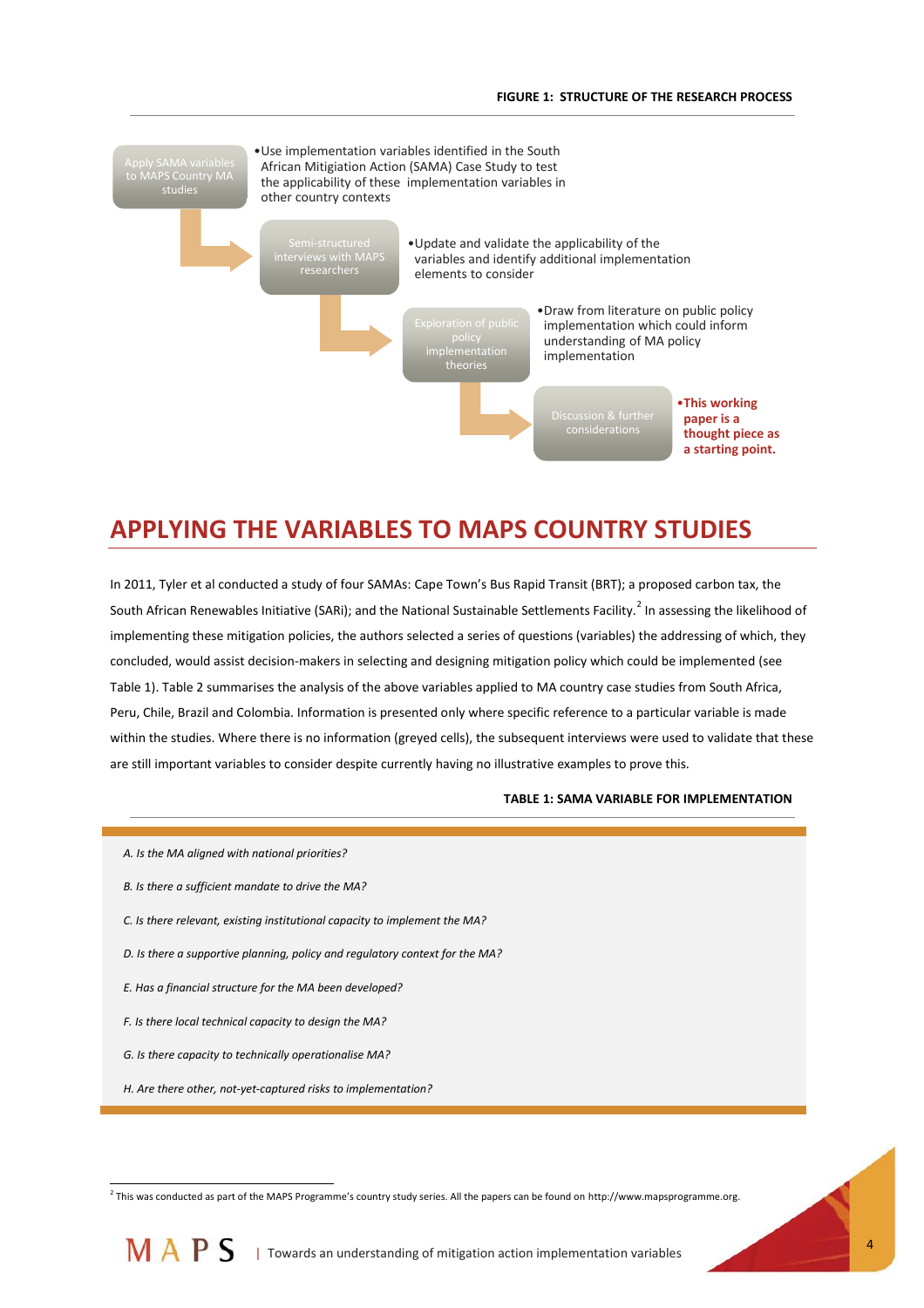# 5

#### **TABLE 2: VARIABLES APPLIED TO MA COUNTRY CASE STUDIES**

| <b>South Africa</b>                                                                                                                                                                                     | Peru                                                                                                                                                                                                           | <b>Colombia</b>                                                                                                                                                                                                                       | <b>Chile</b>                                                                                                                                                                                                                                                                                                                                                                                                                                                                                                                                                                                                                                                                                                                                                                                                                                                                                                                                                                                                                                                                                                                          | <b>Brazil</b>                                                                                                                                                                                                   |  |  |
|---------------------------------------------------------------------------------------------------------------------------------------------------------------------------------------------------------|----------------------------------------------------------------------------------------------------------------------------------------------------------------------------------------------------------------|---------------------------------------------------------------------------------------------------------------------------------------------------------------------------------------------------------------------------------------|---------------------------------------------------------------------------------------------------------------------------------------------------------------------------------------------------------------------------------------------------------------------------------------------------------------------------------------------------------------------------------------------------------------------------------------------------------------------------------------------------------------------------------------------------------------------------------------------------------------------------------------------------------------------------------------------------------------------------------------------------------------------------------------------------------------------------------------------------------------------------------------------------------------------------------------------------------------------------------------------------------------------------------------------------------------------------------------------------------------------------------------|-----------------------------------------------------------------------------------------------------------------------------------------------------------------------------------------------------------------|--|--|
| A: Is the MA aligned with national priorities?<br>Failing to align MA's with existing developmental priorities could hinder effective implementation                                                    |                                                                                                                                                                                                                |                                                                                                                                                                                                                                       |                                                                                                                                                                                                                                                                                                                                                                                                                                                                                                                                                                                                                                                                                                                                                                                                                                                                                                                                                                                                                                                                                                                                       |                                                                                                                                                                                                                 |  |  |
| The BRT in Cape Town highlighted the strength of<br>aligning with non-climate related policies. For Cape<br>Town, the 2010 FIFA World Cup provided the initial<br>motivation and financing for the BRT. | Peru's criteria for selecting MAs essentially focus on the<br>provision of clean and safe services to their citizens,<br>which feeds into national objectives in sectors such as<br>waste and transportation.  | In the case of Bogota, the provision of public transport<br>responds to the right of citizens to a healthy<br>environment, by generating an organised, efficient and<br>sustainable public transport system.                          | NAMAs in the Chilean energy sector are conceptualised<br>to contribute towards government goals in the sector<br>such as increased energy efficiency. There is therefore<br>an additional impetus for implementing these NAMAs.<br>Failure to implement energy efficiency measures in<br>copper mining in 1992 is partially attributed to the fact<br>that it was not aligned with existing national policy. This<br>may be due to the fact that it was conceptualised by<br>international consults. In 1999 the 'Removal of<br>obstacles to electrification of rural areas using<br>renewable energies' project was introduced (Sanhueza,<br>2011). It built on a successful existing rural<br>electrification programme by applying for additional<br>funding to cover the incremental costs of using<br>renewable energy sources for the existing programme.<br>The goals were achieved by 2000.<br>A risk identified to the proposed Santiago BRT as a MA<br>is the responsibility of the city's Department of<br>Transport to provide accessible and affordable public<br>transport rather than energy-efficient new technology. |                                                                                                                                                                                                                 |  |  |
|                                                                                                                                                                                                         |                                                                                                                                                                                                                | B: Is there sufficient mandate to drive the MA?                                                                                                                                                                                       |                                                                                                                                                                                                                                                                                                                                                                                                                                                                                                                                                                                                                                                                                                                                                                                                                                                                                                                                                                                                                                                                                                                                       |                                                                                                                                                                                                                 |  |  |
| Insufficient mandate and poorly defined ownership of a MA could be a risk to implementation depending on whether the MA has been proposed at a national level or is sector-driven.                      |                                                                                                                                                                                                                |                                                                                                                                                                                                                                       |                                                                                                                                                                                                                                                                                                                                                                                                                                                                                                                                                                                                                                                                                                                                                                                                                                                                                                                                                                                                                                                                                                                                       |                                                                                                                                                                                                                 |  |  |
|                                                                                                                                                                                                         | A NAMA in efficient lighting has been developed<br>because it aligned with the priorities of the Energy<br>Efficiency Directorate of the Ministry of Energy and<br>Mines and therefore had a stronger mandate. |                                                                                                                                                                                                                                       | Despite registering nationally approved NAMAs with<br>the UNFCCC, formulation of the NAMAs remain<br>incomplete until they are integrated into existing sector<br>policies or regulations. This is a necessary condition for<br>ensuring governmental ownership.                                                                                                                                                                                                                                                                                                                                                                                                                                                                                                                                                                                                                                                                                                                                                                                                                                                                      | The Ministry of Agriculture tak<br>definition and implementation<br>Brazilian development banks, a<br>credit to agricultural, forestry,<br>activities, would be potential o<br>political coordination of the Mi |  |  |
|                                                                                                                                                                                                         |                                                                                                                                                                                                                | C: Is there relevant institutional capacity to implement the MA?                                                                                                                                                                      |                                                                                                                                                                                                                                                                                                                                                                                                                                                                                                                                                                                                                                                                                                                                                                                                                                                                                                                                                                                                                                                                                                                                       |                                                                                                                                                                                                                 |  |  |
|                                                                                                                                                                                                         |                                                                                                                                                                                                                | Lack of institutional capacity e.g. resources, people                                                                                                                                                                                 |                                                                                                                                                                                                                                                                                                                                                                                                                                                                                                                                                                                                                                                                                                                                                                                                                                                                                                                                                                                                                                                                                                                                       |                                                                                                                                                                                                                 |  |  |
|                                                                                                                                                                                                         |                                                                                                                                                                                                                | A challenge to implementing energy efficiency projects<br>is the lack of an energy service company sector of any<br>significance. Colombian commercial banks have no<br>experience in financing energy efficiency measures<br>either. |                                                                                                                                                                                                                                                                                                                                                                                                                                                                                                                                                                                                                                                                                                                                                                                                                                                                                                                                                                                                                                                                                                                                       | In the land use sector in Brazil,<br>to enforce MA laws and regula<br>particularly in the Amazon regi<br>economic drivers of deforestat                                                                         |  |  |

The Ministry of Agriculture takes the lead in the definition and implementation of agricultural MAs, but Brazilian development banks, as the primary source of credit to agricultural, forestry, and animal husbandry activities, would be potential owners of MAs, under the political coordination of the Ministry of Agriculture. In the land use sector in Brazil, the institutional capacity to enforce MA laws and regulations is insufficient,

particularly in the Amazon region, to cope with the economic drivers of deforestation.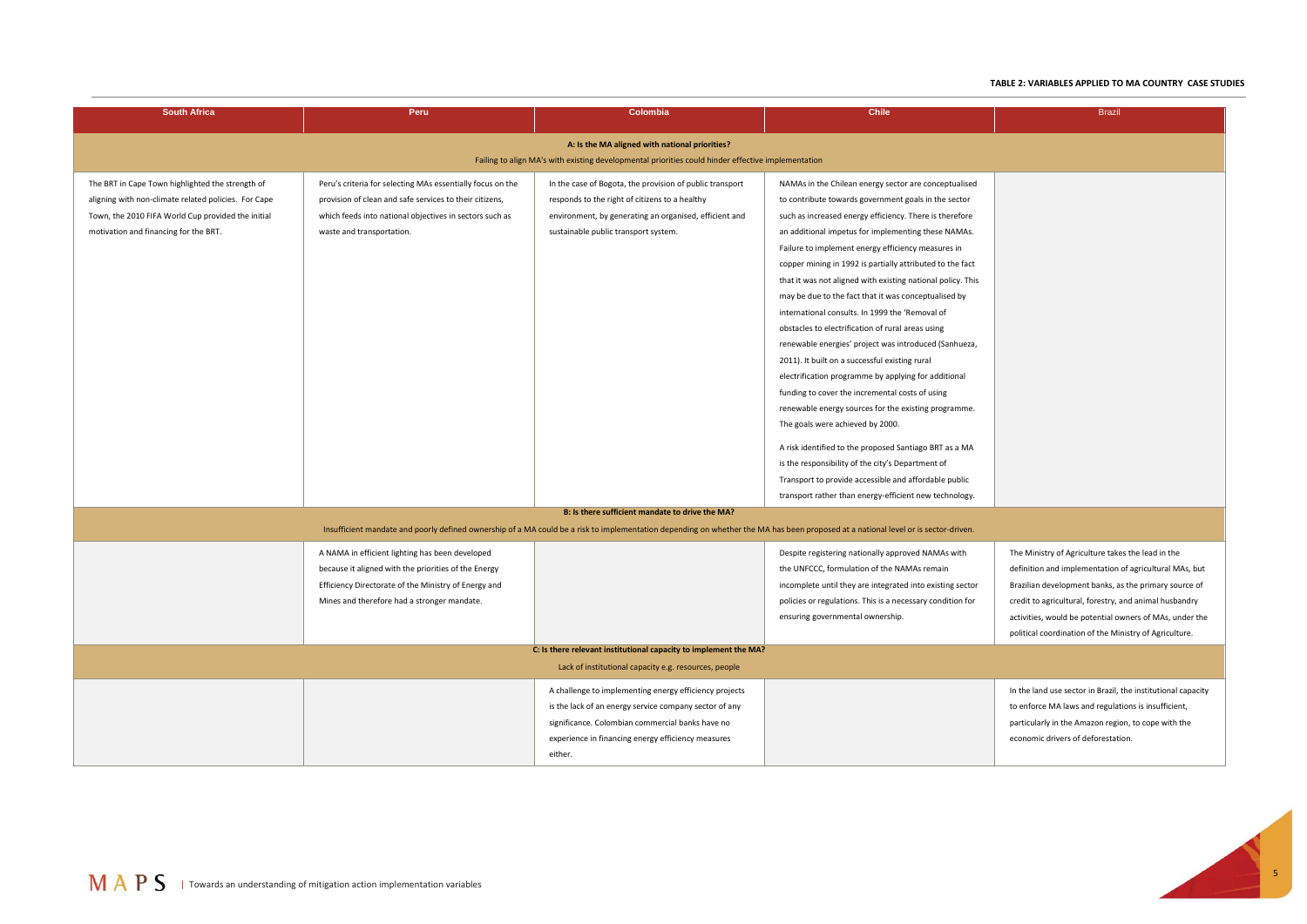Source'

| <b>South Africa</b>                                                                                                                                                                                                                                                        | Peru                                                                                                                                                                                                                                                                                                                                                                                                                              | <b>Colombia</b>                                                                                                                                                                                                                                                                                                                                                                                                             | <b>Chile</b>                                                                                                                                                                                                                                                                                                                                                                                                                                          | <b>Brazil</b>                                                                                                                                                                                                                   |  |  |  |
|----------------------------------------------------------------------------------------------------------------------------------------------------------------------------------------------------------------------------------------------------------------------------|-----------------------------------------------------------------------------------------------------------------------------------------------------------------------------------------------------------------------------------------------------------------------------------------------------------------------------------------------------------------------------------------------------------------------------------|-----------------------------------------------------------------------------------------------------------------------------------------------------------------------------------------------------------------------------------------------------------------------------------------------------------------------------------------------------------------------------------------------------------------------------|-------------------------------------------------------------------------------------------------------------------------------------------------------------------------------------------------------------------------------------------------------------------------------------------------------------------------------------------------------------------------------------------------------------------------------------------------------|---------------------------------------------------------------------------------------------------------------------------------------------------------------------------------------------------------------------------------|--|--|--|
| D. Is there a supportive planning, policy and regulatory context for the MA?                                                                                                                                                                                               |                                                                                                                                                                                                                                                                                                                                                                                                                                   |                                                                                                                                                                                                                                                                                                                                                                                                                             |                                                                                                                                                                                                                                                                                                                                                                                                                                                       |                                                                                                                                                                                                                                 |  |  |  |
| Implementation of an MA requires a suitable enabling environment. It often seems more efficient to align new MAs with existing regulatory framework.                                                                                                                       |                                                                                                                                                                                                                                                                                                                                                                                                                                   |                                                                                                                                                                                                                                                                                                                                                                                                                             |                                                                                                                                                                                                                                                                                                                                                                                                                                                       |                                                                                                                                                                                                                                 |  |  |  |
|                                                                                                                                                                                                                                                                            | A MA focusing on energy efficiency has been prposed<br>partly due to the existence of the necessary legal<br>framework that supports energy efficiency programmes.<br>Additionally, there is experience in the planning of a MA in<br>this sector due to existing experience from an energy                                                                                                                                       |                                                                                                                                                                                                                                                                                                                                                                                                                             | An existing forestry law has been expanded and framed as a MA due<br>to the resulting increase in carbon capture. The fact that the<br>extension of the law will be considered as a MA, means that the<br>Ministry of Forestry has had to incorporate additional elements in the<br>law, mostly related to MRV, that would not have been considered                                                                                                   | MAs in the non-energy sectors are framed<br>within sectoral mitigation plans as part of<br>Government Decree 7390. The institution<br>coordinating the MAs of the plans (CIMGC)<br>differs to that which is responsible for the |  |  |  |
|                                                                                                                                                                                                                                                                            | efficiency programme in the residential lighting sector                                                                                                                                                                                                                                                                                                                                                                           | E. Has a financial structure for the MA been developed?                                                                                                                                                                                                                                                                                                                                                                     | otherwise.                                                                                                                                                                                                                                                                                                                                                                                                                                            | implementation of the MAs (FBMC). Inter-<br>institutional tensions and different ways of<br>working have posed a challenge to<br>implementation.                                                                                |  |  |  |
|                                                                                                                                                                                                                                                                            |                                                                                                                                                                                                                                                                                                                                                                                                                                   |                                                                                                                                                                                                                                                                                                                                                                                                                             | Without a proposed financial structure for an MA it is difficult to understand the cost implications of pursuing this action. Furthermore it is not possible to attract funding for the action.                                                                                                                                                                                                                                                       |                                                                                                                                                                                                                                 |  |  |  |
|                                                                                                                                                                                                                                                                            | Despite energy efficiency being one of the only<br>sectors to have a policy which clearly addressed<br>emissions reductions in the form of the Energy<br>Efficiency Plan, this was not executed because a<br>financial structure in support of the MA was not<br>established. Broader financial barriers to<br>implementation were a low energy price and high<br>risks for large-scale investment due to lack of<br>information. | MAs will be part of Colombia's Low Carbon<br>Strategy. The inter-ministerial group<br>overseeing the Strategy (National System<br>for Climate: SNCC) is headed by a<br>commission which itself is headed by the<br>director of Risk Management Office of the<br>Ministry of Finance. It is therefore likely,<br>though at this stage unproven, that MAs<br>would benefit from the leadership of the<br>Ministry of Finance. | Chile includes proposals for the management of the financial<br>resources required for implementation in their NAMA<br>applications to the UNFCCC. In the transportation sector, MAs<br>are being developed, but it is not yet clear how much public<br>funding will be available for these and the focus has been on<br>developing incentives for public sector participation.                                                                       |                                                                                                                                                                                                                                 |  |  |  |
|                                                                                                                                                                                                                                                                            |                                                                                                                                                                                                                                                                                                                                                                                                                                   | F. Is there local technical capacity to design the MA?<br>Pursue an action that is realistic within the local skills set.                                                                                                                                                                                                                                                                                                   |                                                                                                                                                                                                                                                                                                                                                                                                                                                       |                                                                                                                                                                                                                                 |  |  |  |
|                                                                                                                                                                                                                                                                            | A history of quick government turnover has seen<br>many necessary skills lost. As with many developing<br>countries, it does not have the technical modelling<br>capacity to design all of its MAs locally. However,<br>technical capacity can be drawn from existing<br>projects that employ transferable skills, such as the<br>expertise used for Peru's Energy Efficiency Plan.                                               |                                                                                                                                                                                                                                                                                                                                                                                                                             | The forestry, energy and transportation sectors all have a<br>basic technical capacity to develop MAs and have been able<br>to contract support from third parties as needed. Brazil<br>benefits from support in technical capacity to design MAs in<br>the form of the Agriculture Research Enterprise.                                                                                                                                              |                                                                                                                                                                                                                                 |  |  |  |
| G. Is there local technical capacity to operationalize the MA?                                                                                                                                                                                                             |                                                                                                                                                                                                                                                                                                                                                                                                                                   |                                                                                                                                                                                                                                                                                                                                                                                                                             |                                                                                                                                                                                                                                                                                                                                                                                                                                                       |                                                                                                                                                                                                                                 |  |  |  |
| The BRT Cape Town was a pioneer project<br>and therefore much of the operational<br>aspects of running the BRT network such as<br>vehicle operators, station management, a<br>central control centre and fare management<br>had to be contracted out (Tyler et al., 2011). |                                                                                                                                                                                                                                                                                                                                                                                                                                   |                                                                                                                                                                                                                                                                                                                                                                                                                             | As part of their efforts to develop MAs, the Chilean energy,<br>forestry and transportation sectors have all worked to<br>identify what additional technical capacity would be needed<br>for the implementation of their proposed actions. In all of the<br>NAMAs currently being developed technical capacity building<br>is included within the proposal. There are many requisite<br>operational skills, including technical, legal and financial. |                                                                                                                                                                                                                                 |  |  |  |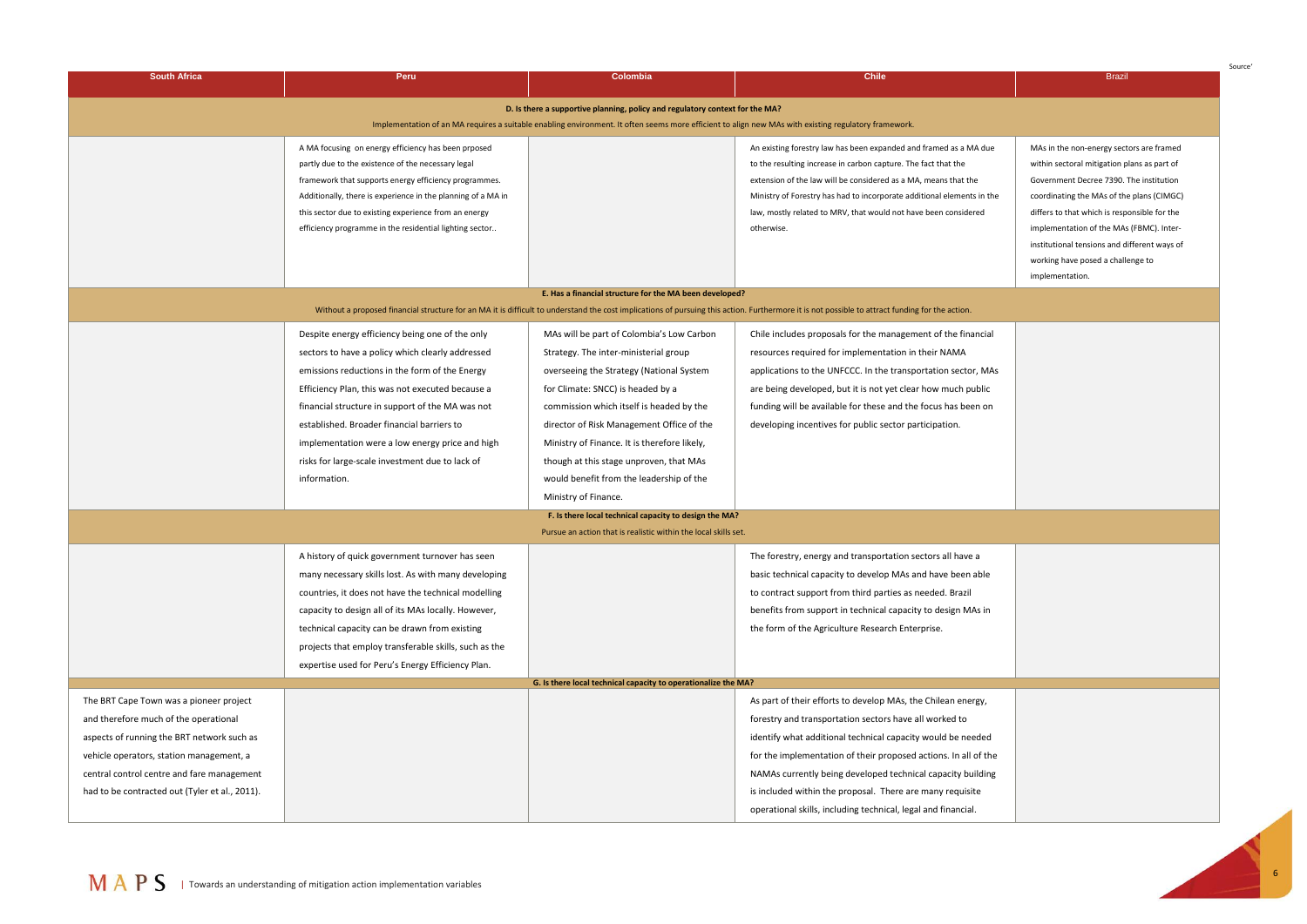## **DISCUSSSION**

Table 1 summarises the application of the SAMA implementation variables to country studies from Peru, Chile, Colombia and Brazil. This assists firstly in understanding to what extent issues around implementation are referred to and considered within the country studies. Secondly this process highlights in a more systematic manner some of the challenges specifically relating to the successful implementation of MA's. The following discussion is an exploration of the variables that are affecting the design of MAs, including variables not considered in Tyler et al. (2011).

For Brazil the SAMA variables B to G do not represent major barriers to the implementation of MAs. However, the issue of social acceptance remains a challenge in the energy sector. After the signing of the Copenhagen Accord, the Brazilian government did not contract further thermo power plants, focusing on hydropower supply. However, there is difficulty in overcoming social acceptance barriers related with local environmental and social impacts of the dams. Furthermore, an example in the AFOLU sector highlights the possible effect sustainable development objectives could have on the social reach of MAs. A regulation introduced in 2008 required that public loans to rural projects in the Amazon would only be extended by governmental agencies against presentation of proof of legal land ownership and compliance to environmental regulations.<sup>3</sup> This has resulted in *reduced larger areas of deforestation* in certain areas where cattle farming is the predominant rural activity. However, certain small-scale family farmers were exempted from this regulation, the result of this being that there has been *an increase in the number of smaller areas* of deforestation. In the case of the waste sector MA, lack of relevant existing institutional capacity to implement (variable C) is an issue. Whereas in the industrial processes and productive uses (IPPU) sector, issues relating to local technical capacity to design and operationalise a MA (variables F & G) would pose a challenge to implementation.

The Chilean Ministry of Environment began actively developing NAMAs in 2010, by coordinating an inter-ministerial process to develop NAMA ideas with other relevant ministries. The Ministry of Environment developed an official template to collect proposals from the various ministries. The initial proposals have been further developed with national resources and international support, with the objective of overcoming any existing barriers (e.g. financial, technical, political) and eventually implementing the actions. To a certain extent, this template reflected the importance of many of the 'implementation variables' identified above, and in this way encouraged the development of NAMAs that had a higher likelihood of being implemented. For example, the template requested that ministries describe how the MA would align with any existing sectoral plans or regulations, the estimated cost of implementing the action, and if there was an MRV system contemplated for operationalisation. The issue of having a sufficient mandate to drive the MA was implicitly addressed by the nature of the high-level request between ministers. The Ministry of Environment is also identifying MAs that build on implemented or planned initiatives that will result in greenhouse gas reductions with that goal in mind. For example, energy efficiency and renewable energy projects have traditionally been driven by an energy security agenda; climate change concerns are new and not yet as influential in driving projects. This approach of framing MAs in the context of existing development objectives as opposed to climate-driven actions, could strengthen the likelihood of implementation.

Of the MAs being developed in Chile, there are three broad types, each with different implementation challenges. The first type is instituted in response to legal regulation. As implementation therefore occurs within a legal framework, any changes

<sup>&</sup>lt;sup>3</sup> Regulation 3545 of the National Monetary Board enforced in 2008.



-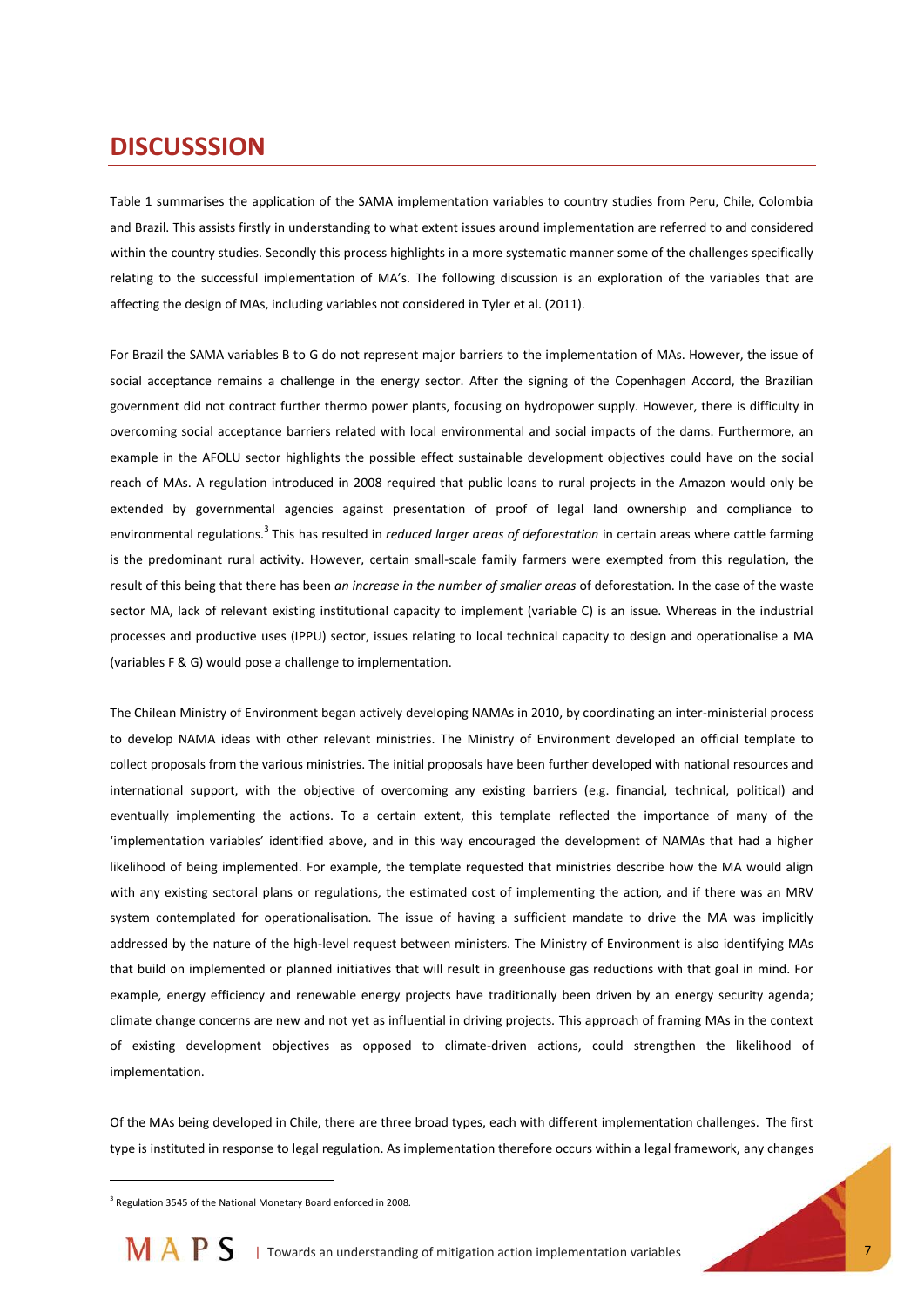required to facilitate implementation necessitate legal and/or institutional change, which can be difficult to obtain. The second type of action is not a response to policy but rather an attempt to create a facilitative environment for private sector efforts. An example of this type of MA is the price stabilisation fund designed by the Division of Renewable Energy of the Ministry of Energy together with the Centre for Renewable Energy. It is designed to stabilise the selling price of energy in order to encourage private sector investment in renewable energy generation. This type may require international expertise as there is insufficient capacity locally. Chile's third type of MA is publicly funded action that is not responding to a specific law, regulation or policy. Such is the case of the potential Green Zone in Santiago. In this instance the capital investment cost present a significant barrier to implementation.

Another barrier is conflicting or 'un-aligned' priorities across different ministries. Whereas the Ministry of Environment actively encouraged an electric vehicle initiative for its environmental benefits, the Ministry of Transport's primary concern was providing low-cost, reliable public transport to maintain voter support, irrespective of the potential benefits of reducing emissions or expanding into new technologies.

Colombia is in the process of identifying and articulating the nature and scale of the implementation challenges the country faces. Where MAs are identified by sectoral actors with sector-specific knowledge, the implementation challenges can be identified and capacity, where lacking, built. MAs identified through the Scenario Building Team meetings (part of the MAPS assisted in-country process) require a range of experts to determine the potential implementation hurdles. Whilst the researcher interviewed agreed that the SAMA variables were important, they pointed to the inherent subjectivity of the assessment of the more qualitative variables as a potential challenge. With this in mind the researcher suggested it might prove useful to develop guidelines or methodologies of how these variables may be assessed that would enable policymakers to answer these questions in a cost-effective but structured manner. The Colombian researcher indicated that some of the following criteria were being considered in identifying and prioritising MAs: financial requirements, cultural practices, construction capacity, availability and penetration of technology, and sectoral prioritisation. Co-benefits are also a key element for prioritisation. The Colombian approach is to identify MAs that have high co-benefits and contribute to other national socio-economic and environmental priorities so that stakeholders and policy makers can be engaged more easily in its implementation.

The Peruvian researcher interviewed acknowledged the potential value of thinking through the variables at the time MAs were identified and highlighted that applicability of variables could vary considerably depending on the sector and geography (e.g. urban/Amazon). MAs arising from a dedicated mitigation policy were not seen as a likely development. Implementation was considered more likely if it was a non-climate driven action, particularly driven by economic or energy efficiency interests. An example of one such action thus far implemented would be the Public Buildings Energy Efficiency Programme. This was driven by Ministry of Energy for purposes of financial savings. Cost-savings are measured, but there is no motivation to measure, report or verify emissions reductions as this is not seen as a MA and no baseline has been established. In this instance actions were aligned with national policies - just not with a mitigation policy.

With respect to policy design, the Peruvians have an advanced legal and regulatory environment (e.g. Energy Efficiency Strategy of 2000, National Climate Change Strategy), which could essentially support any action. In general, the main variables affecting implementation in Peru are lack of enforcement, lack of engagement with correct stakeholders (thus limiting social acceptance), geographically dictated constraints (e.g. urban/Amazon disparity) and capacity to MRV actions. Argentina has only recently started collaborating on research within the MAPS programme and has therefore not completed a MA case study. The following preliminary thoughts on MA implementation in Argentina were highlighted by an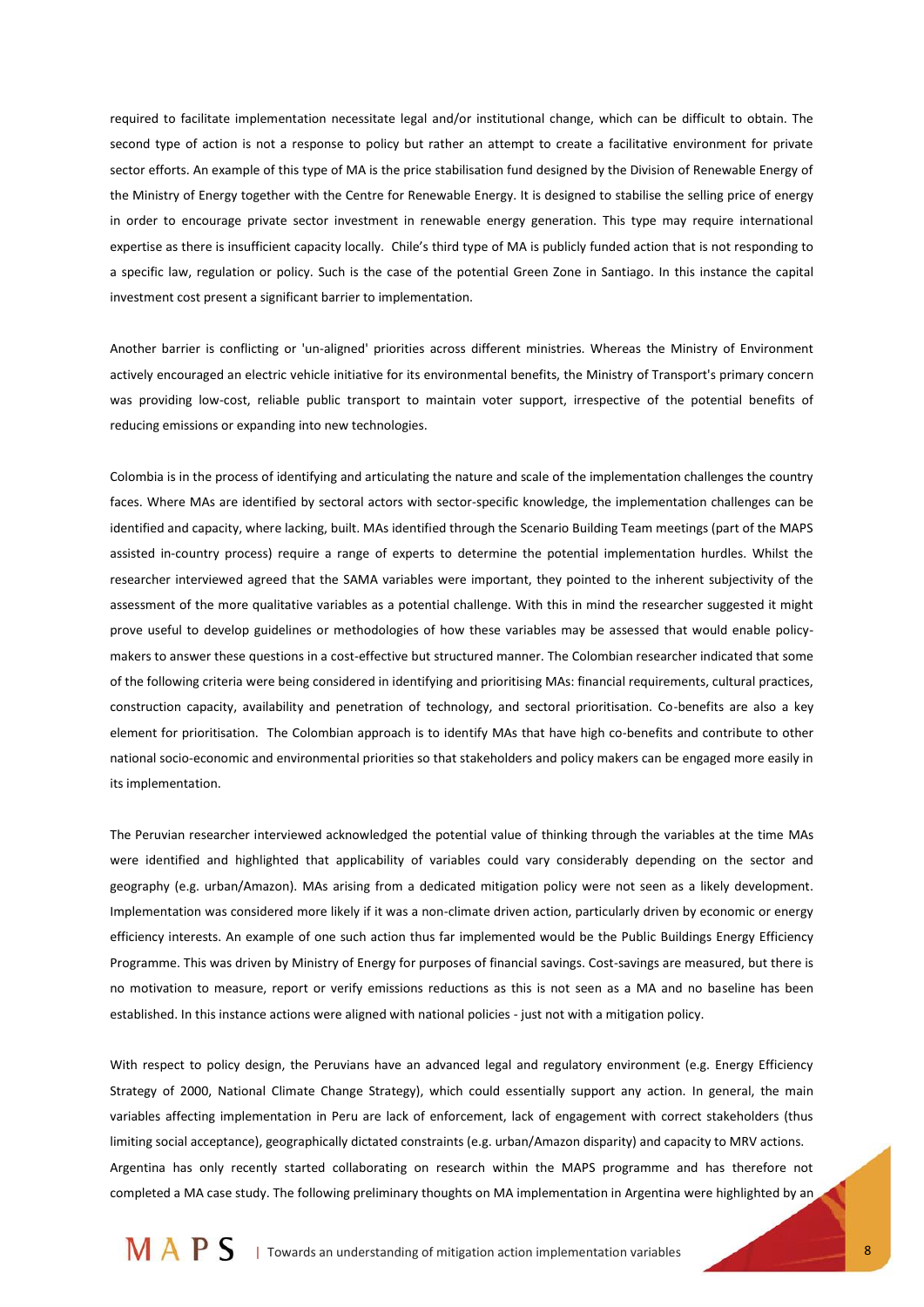in-country researcher. Implementation of MAs is likely to be subject to the same type of barriers as other infrastructural and or development projects, in particular a lack of financial and human resources. MAs might further be subject to the vagaries of government turnover, which would bring about realignment in government policy and reallocation of human and financial resources. It was suggested that lessons might be learnt from years of CDM implementation. In particular, the researcher highlighted the difficulties in creating coordination across ministries, getting approval for projects, and a lack of project finance. Furthermore, it would be likely that any public programme relying on the private sector for implementation would suffer from fluctuations in prices and conditions.

## **FURTHER CONSIDERATIONS**

This process has demonstrated that the suggested SAMA variables can be applied to the other four country studies to provide insight into implementation challenges. It has also revealed two additional risks not captured by the previous variables: groups with vested interests, and a lack of social acceptance. The first emerged from the SAMA case study (Tyler et. al, 2011), the latter from the Latin American country studies and interviews with Latin American MAPS researchers. Groups with vested interests form a risk to implementing MAs to the extent that implementation is perceived to affect their livelihoods negatively. In the case of the Cape Town BRT, these groups included taxi drivers and owner associations. In Colombia, the potential expansion of rail and water freight options as a way to reduce truck freight related emissions was extremely unpopular with truckers who expected their businesses to be adversely affected. This was an impediment to implementation of this MA as the truckers are an organised, politically influential group. A further risk concerns the rapidity – or more often, the lack thereof – of administrative approval for policies. In countries like Peru, the slowness with which policies are approved hampers or even halts implementation.

An issue that arose clearly in relation to Brazil, and to a lesser extent Peru, was the social acceptance of the MA. Policy implementers might ask whether the MA would gain the requisite level of acceptance by society. In Brazil, social acceptance barriers are challenging the government's proposed new hydropower plants due to the environmental and social impacts of the dams. Peru's Energy Efficiency Plan was prioritised as an MA because it was considered to be a sector in which immediate action could be initiated. However, it faced significant challenges from a very weak culture of energy saving and also from the complexity of the interactions of stakeholder groups. The issue of social acceptance also pertains to 'how' implementation takes place – e.g. whether the relevant information reaches the right people.

## **PUBLIC POLICY IMPLEMENTATION LITERATURE**

Having assessed in more depth the applicability of the implementation variables proposed in the SAMA paper to a sample of other developing countries, we turned our focus to academic literature on public policy implementation to find a conceptual framework to contextualise the SAMA variables. As mentioned in the introduction, we had to consider the literature on more generic public policy as there is as yet no specific literature on implemented MAs. This section presents some of the theoretical discourse relating to public policy implementation.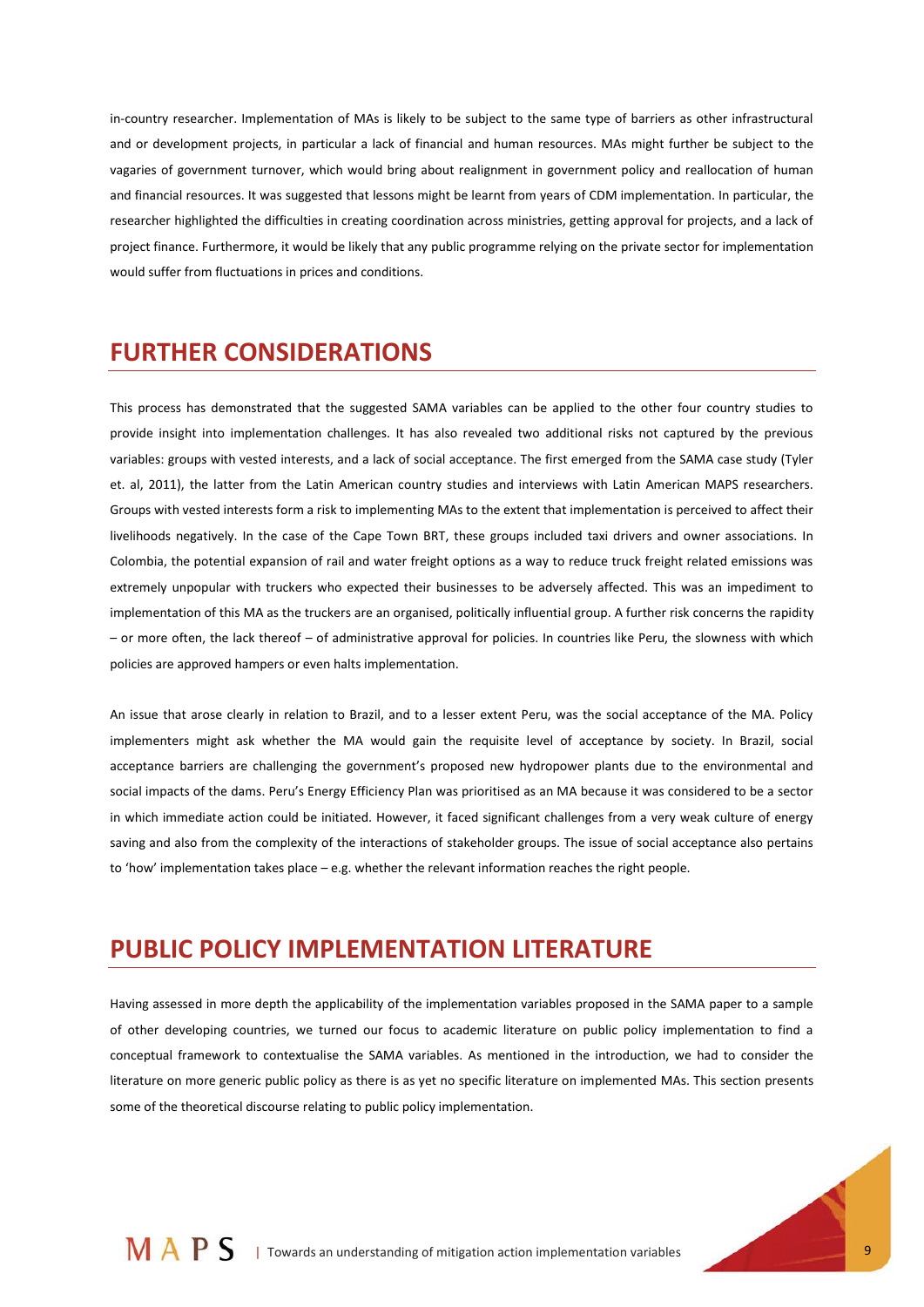#### **What is implementation?**

*There is still no widespread agreement among those who do implementation research about what actually constitutes a case of implementation. There is still some confusion over when implementation begins, when it ends, and how many types of implementation there are. (Goggin et al., 1990:9)* 

Unfortunately, in the two decades since Goggin, Bowman, Lester and O'Toole made that claim little seems to have changed in the field of implementation research. Certainly in the context of the study of implementation of MAs , this is still currently an appropriate claim.

This paper is necessarily focused on the implementation of MAs as a public policy with a specific focus – reducing carbon. Therefore, implementation is understood as meaning the promulgation of policy and the more tangible end-of-pipe outcomes such as the construction of turbines for a wind farm.

#### **Evolution of public policy implementation research**

Academic study of public policy implementation really gained momentum in the 1970s, particularly in the United States of America, and a little later in Europe. The main aim of this field of research has increasingly been to understand and explain the observed gap between policy-making and policy outcomes (Hill, 2009). Since the 1970s there have been three observable generations of research into public policy implementation. The first generation is frequently termed the 'classical' generation as it has its roots in classical public policy administration. The second is referred to as the 'empirical' generation owing to a turn to an emphatically empirical case-study methodology. This was followed by the 'analytical' third generation of implementation research.

The first generation of researchers started from an assumption that implementation would happen automatically upon the formulation of appropriate policy in a 'machine-like' manner premised on three concepts: organisational hierarchy, the discrete nature of politics and the administration thereof, and efficiency (Najam, 1995). This combination of assumption and focus frequently led researchers to either dismiss the field as irrelevant as implementation was assumed (DeLeon & DeLeon, 2002), or to draw pessimistic conclusions about the study of policy implementation as it was considered impossibly complex (Sabatier, 1986). The first generation primarily focused on the 'immense vale of troubles' that lay between the definition of a policy and its execution through case study analysis (deLeon & deLeon, 2002:469).

From the 1970s to mid-1980s the second generation of theorists (Pressman and Wildavsky, 1973; Berman, 1980; Mazmanian and Sabatier, 1983) sought to address the first generation by conducting meticulously researched case studies and employing comparative methodologies (Najam, 1995). This generation was more consciously empirical and theoretical, proposing a series of hypotheses that implied a top-down, command and control orientation (DeLeon & DeLeon, 2002) as they attempted to draw out patterns and conceptual frameworks to create theory to explain success or failure of public policies.

The commonality between theorists of the first and second phase was their adoption of a top-down, centrally focused analytical approach. In other words, both generations began by analysing the policy (e.g. a statute) that legally mandated objectives and then assessed the extent to which these objectives where achieved in order to draw conclusions about implementation (Sabatier, 1986). The second generation, however, also saw the emergence of a bottom-up approach as an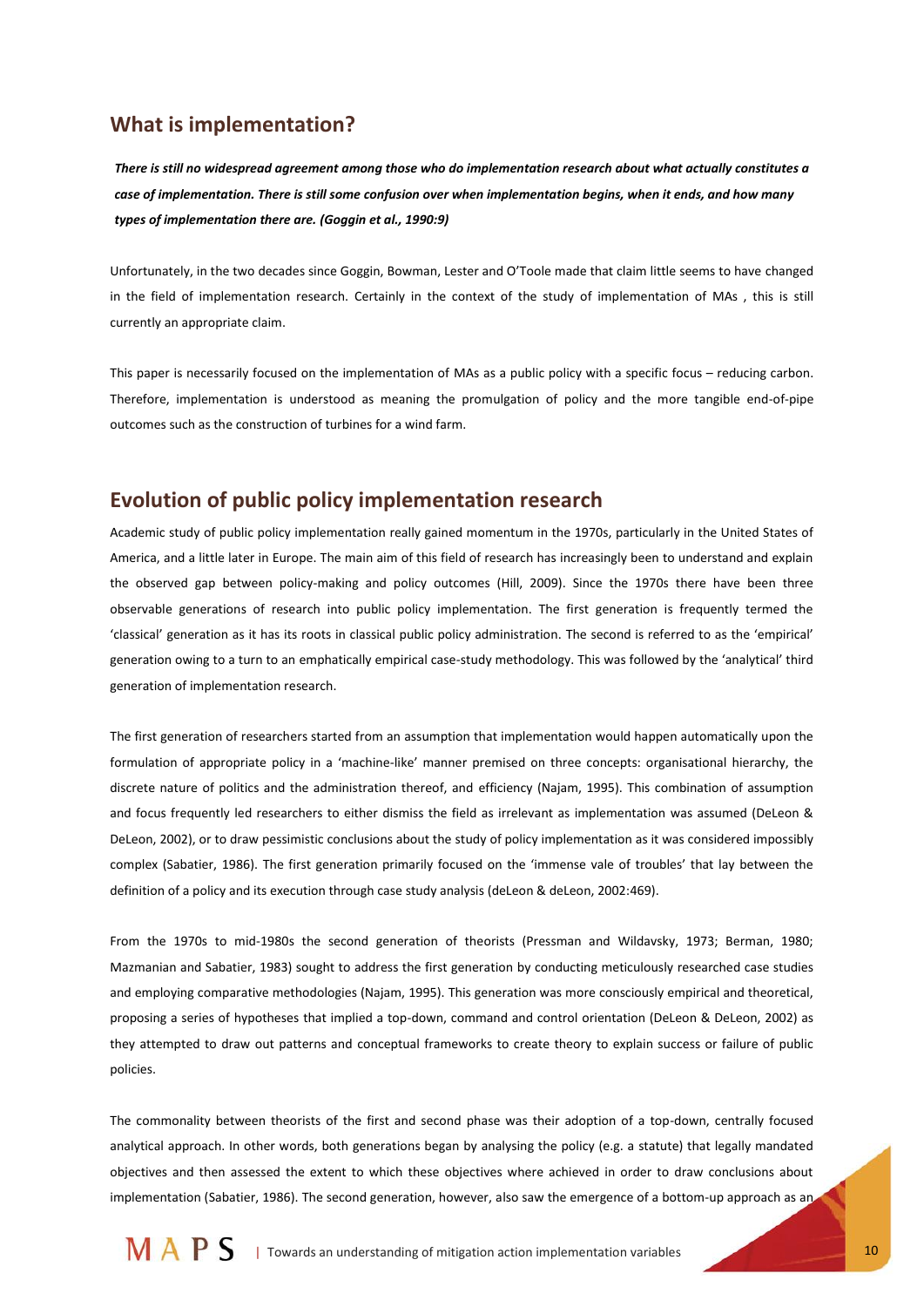alternative analytical approach (Lipsky, 1971; Lipsky, 1980; Elmore, 1979; Hjern, 1982; Hjern and Hull, 1983). It gained momentum in the late 1970s and early 1980s in response to the perceived inability of the centrist, top-down approach to explain success or failure of policy implementation. Thus, rather than begin with a policy decision, this approach analysed the multitude of actors interacting at the operational level (most frequently local) of an issue. This bottom-up approach tended to undermine the traditionally accepted phases of policy formulation, implementation and post-evaluation reformulation in favour of a focus on the strategies employed by actors (Sabatier, 1986) and an emphasis on the importance of involvement of 'street-level bureaucrats' in the planning and execution of policy (DeLeon & DeLeon, 2002). An array of studies (Lipsky, 197I; Berman and McLaughlin, 1976; Hanf and Scharpf, I978; Ingram, 1978; Elmore, I979; Browning et al., I98I; Barrett and Fudge, I98I; Hjern and Hull, I982;) demonstrated that "local actors often deflect centrallymandated programs toward their own ends" (Sabatier, 1986).

In the third generation of implementation research the focus shifted away from individual cases of success or failure toward developing a general understanding of implementation and how this might be improved (Najam, 1995). In 1979 and 1980 two of the foremost researchers in this area, Paul Sabatier and Daniel Mazmanian, proposed a framework of six 'sufficient and generally necessary' variables for effective policy implementation. The first three dealt with the statutory level: having clear legal objectives (including a standard of evaluation and resources for implementation), being informed by a causal theory, and having a legal compliance structure in place. The last three conditions or variables of the framework were: having committed and skillful functionaries; garnering the support of interest groups and key parts of legislative and executive, and the stability of socio-economic conditions so as to not have the policy undermined.

Furthermore the third generation of researchers increasingly concluded that top-down and bottom-up analytical approaches both provided useful explanatory insights into implementation and that their respective strengths might be effectively used to understand different types or stages of implementation processes thereby side-stepping their respective weaknesses (Hanf, 1982; Sabatier, 1986; Najam, 1995). Despite these strides, a comprehensive, predictive 'theory of implementation' still evades researchers; however, this generation has achieved much implicit convergence on the idea of important 'clusters of variables' that can impact implementation (Najam, 1995; O'Toole, 1986). Adil Najam's useful 1995 synthesis of public policy implementation literature identified a trend of five variables that he deemed critical causal variables. These Najam dubbed the '5C protocol': Content, Context, Commitment, Capacity, Clients and Coalitions. The obvious place to start when considering the possibility of policy implementation would be the content of the policy itself, including its goals and methodology, and the institutional context through which a policy must pass. Next, the commitment and the capacity of those tasked with implementing must be assessed. Finally, Najam identified the importance of gaining the support of clients and coalitions of interested parties in order for policies to be implemented.

This survey of the public policy implementation literature thus revealed that the variables identified in the SAMA paper (and tested in the semi-structured interviews) show a marked degree of alignment with generic public policy research focussed on implementation as encapsulated in Sabatier's framework or Najam's '5C Protocol'. Thus whilst mitigation actions might be conceived of as a new policy field, there is still much to gained from a thorough reading of the literature on public policy implementation.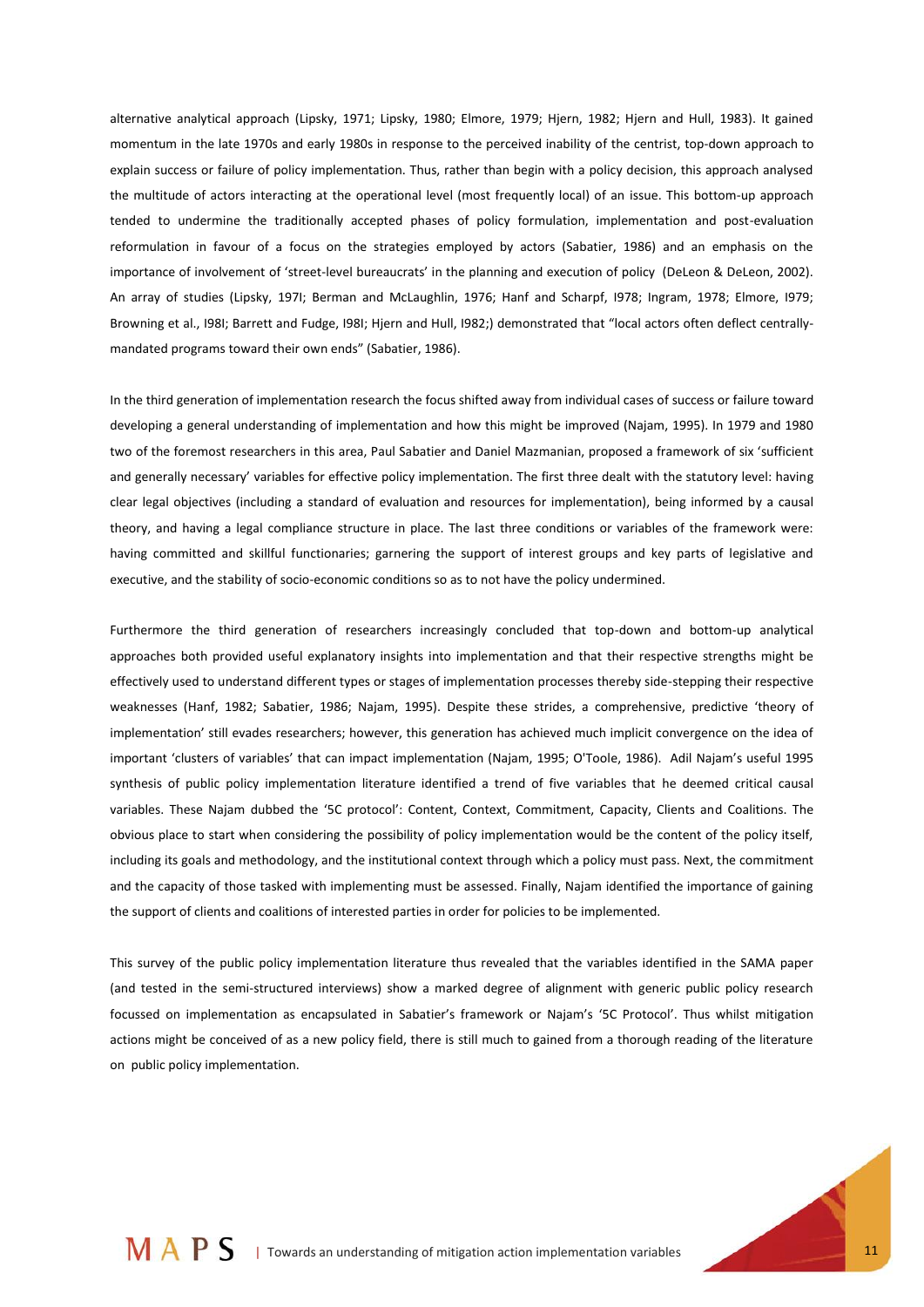## **CONCLUSION**

This paper is a starting point from which to consider some of the challenges of implementation of mitigation actions in developing countries. Three key observations have emerged. Firstly, there is a dearth of public policy implementation literature relating specifically to MAs that could provide theoretical guidance to practitioners. Secondly, there are few MAs that have been implemented from which we could gain empirical guidance. Thirdly, the variables identified in the SAMA case study is a useful framework for comparing the experiences of other developing countries involved in the MAPS Programme. In some cases, such as Chile and Colombia, they are already incorporated into the decision-making process to some extent.

The variables identified in the SAMA paper show some alignment with the mainstream public policy implementation literature discussed above. It is, however, significantly harder to use the bottom-up analytical approach at this point as so few MA policies have been implemented in MAPS countries. Our approach therefore necessarily conformed to the topdown approach which focuses firstly on the government decision at central / national level. The BRT in Cape Town, however, is one example of a successfully implemented local action – albeit that emission mitigation was not a primary driver. The success points to the involvement and driving force being located at the local level. This observation is in keeping with the emphasis placed on local actors by the bottom-up approach.

This preliminary research has shown that there are certain general variables that could potentially hinder the effectiveness of implementation if not examined at the design phase. The implementation of every MA is unique, being defined by both national and local contexts. This raises methodological challenges; how is it possible to assess these variables quantitatively or qualitatively and to plan for trade-offs between cost, accuracy and subjectivity of this assessment? The application of the proposed variables would likely vary for unilateral MAs that are decided as a purely national effort, and those MAs that will be requiring international support, such as NAMAs, requiring further MRV considerations for example. However, the proposed implementation variables put forward in this paper provide some core elements to consider.

Furthermore, we propose that early consideration of these risks to implementation could increase the likelihood of mitigation projects being successfully implemented. Going forward we aim to draw lessons from MAPS processes as this issue unfolds, which will hopefully add to better understanding of implementation challenges in the context of MAs and how these could be considered at early planning stages.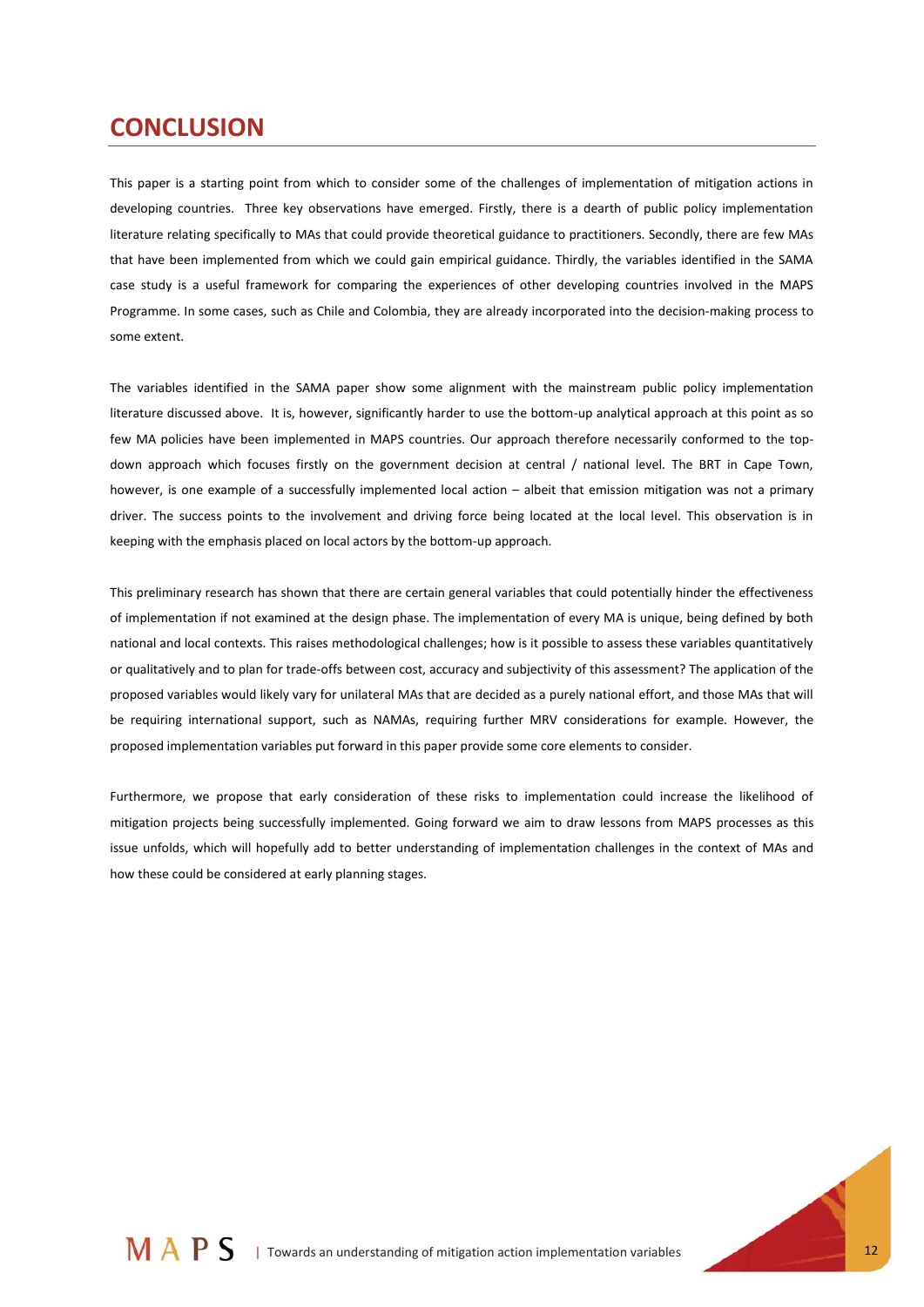## **BIBLIOGRAPHY**

Cadena, A. and R. Rosales. (2011). Mitigation Action in Developing Countries: Country Study for Colombia. Mitigation Action Plans and Scenarios Programme (MAPS) Working Paper. Cape Town.

DeLeon, P. and L. DeLeon (2002). 'What Ever Happened to Policy Implementation? An Alternative Approach.' Journal of Public Administration Research and Theory, 12(4): 467-492.

Elmore, R.F. 1979-1980. 'Backward mapping: implementation research and policy decisions.' Political Science Quarterly, 94(4): 601-616.

Goggin, M. L., A. O'M. Bowman, J.P. Lester and L. J. O'Toole Jnr. (1990) Implementation Theory and Practice: Toward a Third Generation. Glenview, Il.: Scott, Foresman & Co.

Hanf, K. (1982) 'Regulatory Structures: Enforcement as Implementation.' European Journal of Political Research, 10 (June):159-72

Hill, M. (2009) The Public Policy Process. London: Pearson

Mazmanian, D.A., Sabatier, P.A. (1983) Implementation and Public Policy. Dallas: Scott, Foresman and Company.

Najam, A. (1995) Learning from the Literature on Policy Implementation: A Synthesis Perspective. IIASA Working Paper 95- 6 1. Laxenburg Austria: International Institute for Applied Systems Analysis

La Rovere, E.L. (2011). Mitigation Action in Developing Countries: Country Study for Brazil. Mitigation Action Plans and Scenarios Programme (MAPS) Working Paper. Cape Town.

O'Toole, L.J. Jnr. (1986) 'Policy Recommendations for Multi-Actor Implementation: An Assessment of the Field'. Journal of Public Policy, 6(2): 181-210

Postigo-Takahashi, T, P. Zevallos, M. P. Cigarán Tolmos (2011). Mitigation Action in Developing Countries: Country Study for Peru. Mitigation Action Plans and Scenarios Programme (MAPS) Working Paper. Cape Town.

Pretorius, L. (2003). 'Six contributions to understanding 'gaps between policy and implementation': an overview and comments.' Politeia, 22(1): 6-21.

Sabatier, Paul A. (1986) 'Top-Down and Bottom-Up Approaches to Implementation Research: a Critical Analysis and Suggested Synthesis'. Journal of Public Policy, 6(1): 21-48

Sanhueza, E. J. (2011). Mitigation Action in Developing Countries: Country Study for Chile. Mitigation Action Plans and Scenarios Programme (MAPS) Working Paper. Cape Town.

Sharp, E. B., D.M. Daley, M.S. Lynch. (2011 ) 'Understanding Local Adoption and Implementation of Climate Change Mitigation Policy', Urban Affairs Review 47(3): 433-457.

Tyler, E., A.S. Boyd, K. Coetzee and H. Winkler. (2011). Mitigation Action in Developing Countries: Country Study for South Africa. Mitigation Action Plans and Scenarios Programme (MAPS) Working Paper. Cape Town.

Tyler, E. Coetzee, K. Torres Gunfaus, M. Boyd, A. Winkler, H. (2012). Understanding the interface between LCDS, NAMAs and mitigation actions. Mitigation Action Plans and Scenarios Programme (MAPS) Brief. Cape Town.